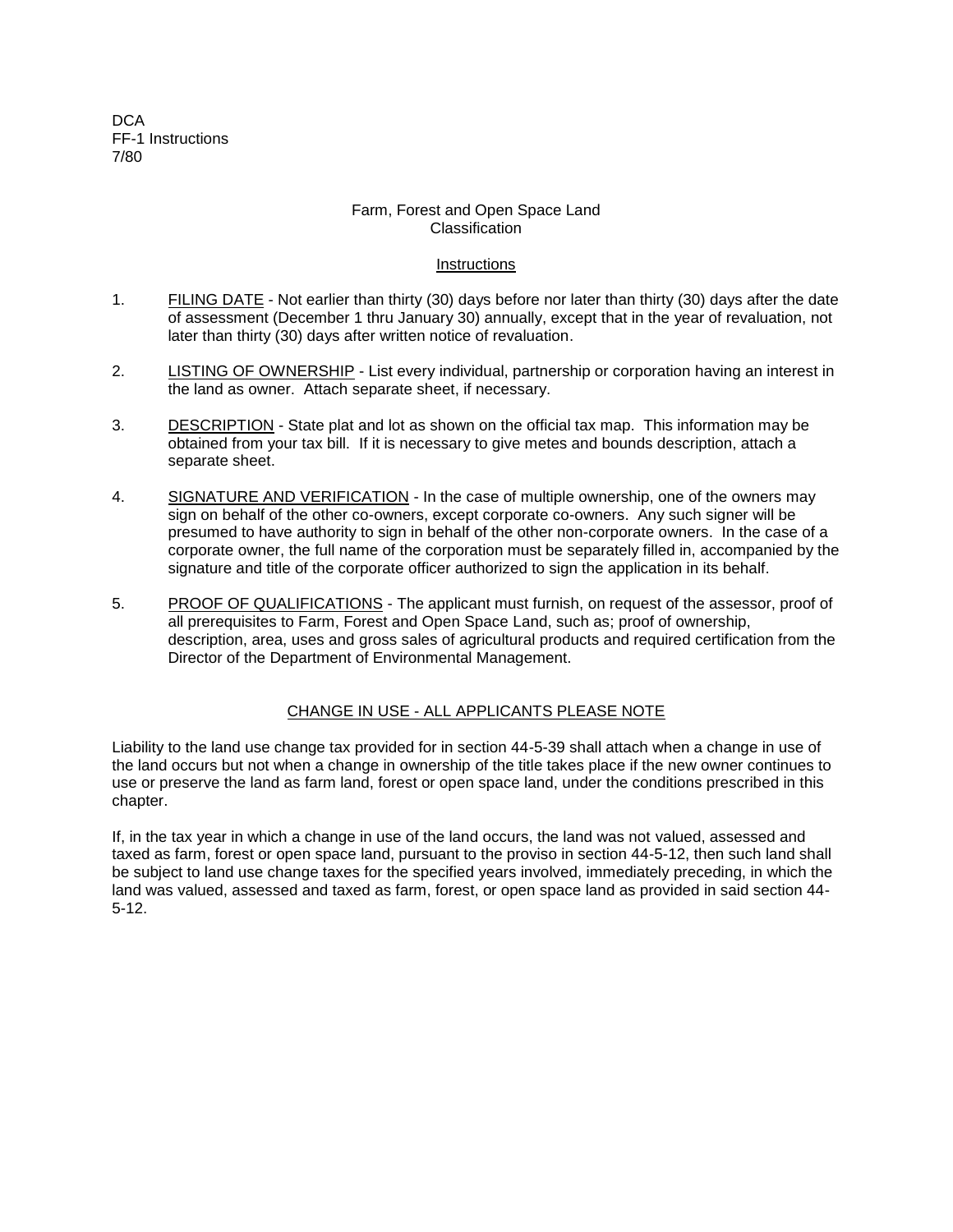## APPLICATION FOR FARM, FOREST AND OPEN SPACE LAND CLASSIFICATION (Chapter 252, P.L. 1980)

|                 |                        | Applying for:                                                                         | $\Box$ Farm | $\square$ Forest | □Open Space    |                                                                                                                                                                                                                                                   |
|-----------------|------------------------|---------------------------------------------------------------------------------------|-------------|------------------|----------------|---------------------------------------------------------------------------------------------------------------------------------------------------------------------------------------------------------------------------------------------------|
| Municipality:   |                        | <b>Town of Hopkinton</b>                                                              |             |                  |                |                                                                                                                                                                                                                                                   |
|                 |                        | and the following declarations are herewith submitted in support of such application. |             |                  |                | Application is hereby made for classification of certain land, hereinafter more particularly described, under Preservation of<br>Farm, Forest and Open Space Land, (Chapter 252, P.L. 1980), for the tax year _______, assessment of 12/31/20____ |
| 1.              |                        | The owner(s) of the land for which this application is made is/are:                   |             |                  |                |                                                                                                                                                                                                                                                   |
|                 |                        |                                                                                       |             |                  |                |                                                                                                                                                                                                                                                   |
| 2.              |                        | The land for which this application is made is located at:                            |             |                  |                |                                                                                                                                                                                                                                                   |
|                 | Plat:                  |                                                                                       |             | Lot:             |                |                                                                                                                                                                                                                                                   |
|                 | <b>Street Address:</b> |                                                                                       |             |                  |                |                                                                                                                                                                                                                                                   |
| 3.              |                        | Title to the land for which this application is made was acquired by and recorded in  |             |                  |                |                                                                                                                                                                                                                                                   |
|                 |                        | Land Evidence Book: __________                                                        |             |                  |                |                                                                                                                                                                                                                                                   |
| 4.              |                        | The land covered by this application is in use as follows:                            |             |                  |                |                                                                                                                                                                                                                                                   |
|                 |                        |                                                                                       | Description |                  |                | Number of Acres                                                                                                                                                                                                                                   |
| Cropland        |                        |                                                                                       |             |                  |                |                                                                                                                                                                                                                                                   |
| Pasture         |                        |                                                                                       |             |                  |                |                                                                                                                                                                                                                                                   |
| Woodland        |                        |                                                                                       |             |                  |                |                                                                                                                                                                                                                                                   |
| Other (Specify) |                        |                                                                                       |             |                  |                |                                                                                                                                                                                                                                                   |
|                 |                        |                                                                                       |             |                  | Total Acreage: |                                                                                                                                                                                                                                                   |
| 5.              |                        | If applying for Farmland designation, please provide annual gross income:             |             |                  | \$             |                                                                                                                                                                                                                                                   |